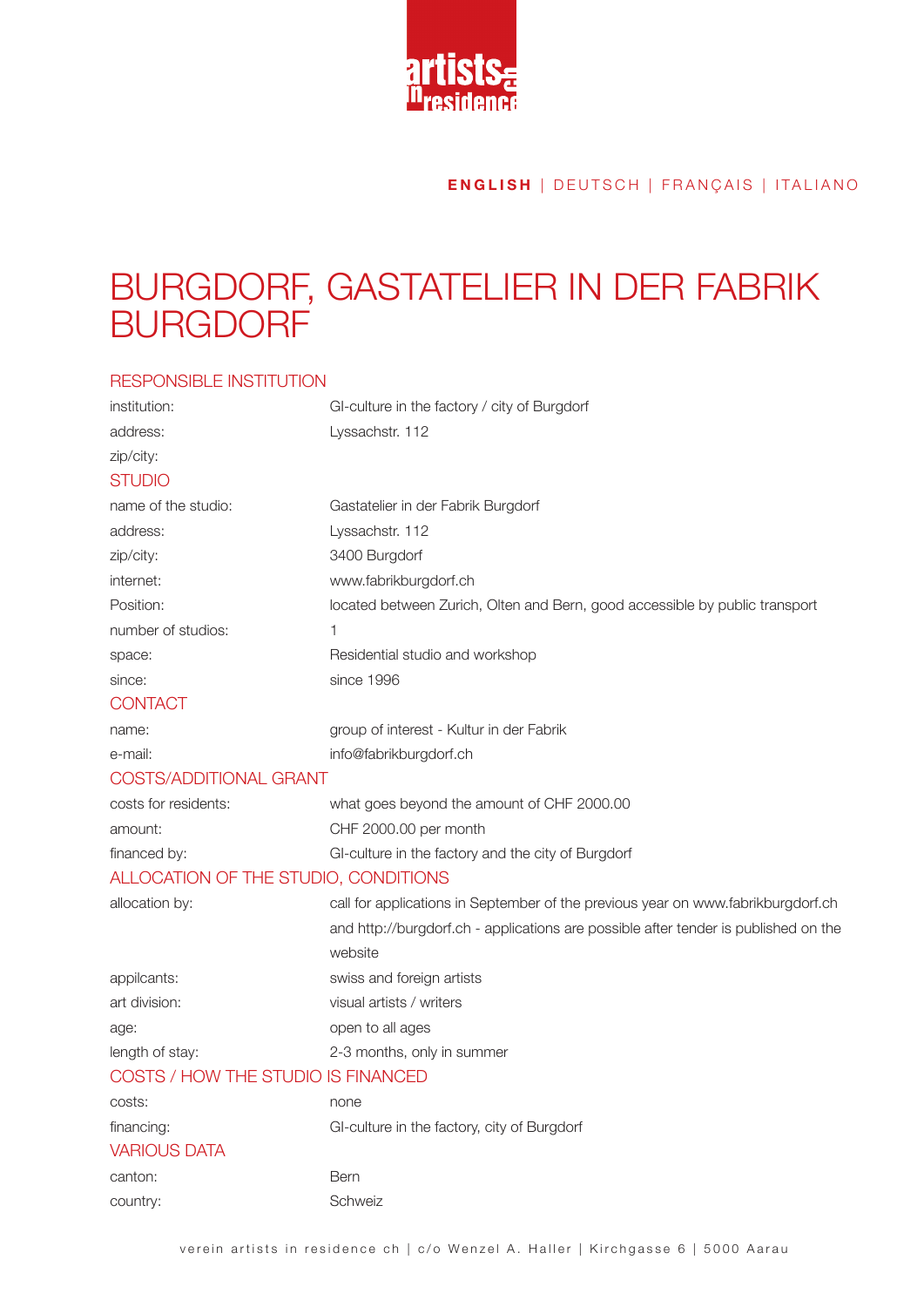

#### E N G LISH | **DEUTSCH** | FRANÇAIS | ITALIANO

# Burgdorf, Gastatelier in der Fabrik **BURGD**

| <b>TRAGERSCHAFT</b>                       |                                                                                 |
|-------------------------------------------|---------------------------------------------------------------------------------|
| Institution:                              | IG-Kultur in der Fabrik / Stadt Burgdorf                                        |
| Adresse:                                  | Lyssachstr. 112                                                                 |
| PLZ/Ort:                                  |                                                                                 |
| <b>ATELIER</b>                            |                                                                                 |
| Ateliername:                              | Gastatelier in der Fabrik Burgdorf                                              |
| Adresse:                                  | Lyssachstr. 112                                                                 |
| PLZ/Ort:                                  | 3400 Burgdorf                                                                   |
| Webseite:                                 | www.fabrikburgdorf.ch                                                           |
| Erreichbarkeit:                           | zwischen Zürich, Olten und Bern gelegen. Gut erreichbar mit ö. V.               |
| <b>Anzahl Ateliers:</b>                   | 1                                                                               |
| Raum:                                     | Wohnatelier und Werkhalle                                                       |
| Seit:                                     | 1996                                                                            |
| <b>KONTAKTPERSON</b>                      |                                                                                 |
| Name:                                     | IG- Kultur in der Fabrik                                                        |
| E-Mail:                                   | info@fabrikburgdorf.ch                                                          |
| MIETKOSTEN / ZUSÄTZLICHE STIPENDIEN       |                                                                                 |
| Kosten für die BenutzerInnen:             | was über den Betrag von Fr. 2.000.- hinausgeht                                  |
| Betrag:                                   | CHF 2000.00 / Monat                                                             |
| finanziert durch:                         | IG - Kultur in der Fabrik und der Stadt Burgdorf                                |
| <b>VERGABE DES ATELIERS / BEDINGUNGEN</b> |                                                                                 |
| Vergabe durch:                            | Ausschreibung jeweils im September des Vorjahres auf www.fabrikburgdorf.ch und  |
|                                           | http://burgdorf.ch - Bewerbungen erst möglich nach Ausschreibung auf website !! |
| Vergabe an:                               | Kunstschaffende aus dem In- und Ausland                                         |
| Kunstsparte(n):                           | bildende Künstler/ Literaten                                                    |
| Alter:                                    | offen für alle Altersgruppen                                                    |
| Aufenthaltsdauer:                         | 2-3 Monate, nur im Sommer                                                       |
| KOSTEN / FINANZIERUNG DES ATELIERS        |                                                                                 |
| Miete:                                    | keine                                                                           |
| Finanzierung:                             | IG- Kultur, Stadt Burgdorf                                                      |
| <b>DIVERSE ANGABEN</b>                    |                                                                                 |
| Kanton:                                   | Bern                                                                            |
| Land:                                     | Schweiz                                                                         |
|                                           |                                                                                 |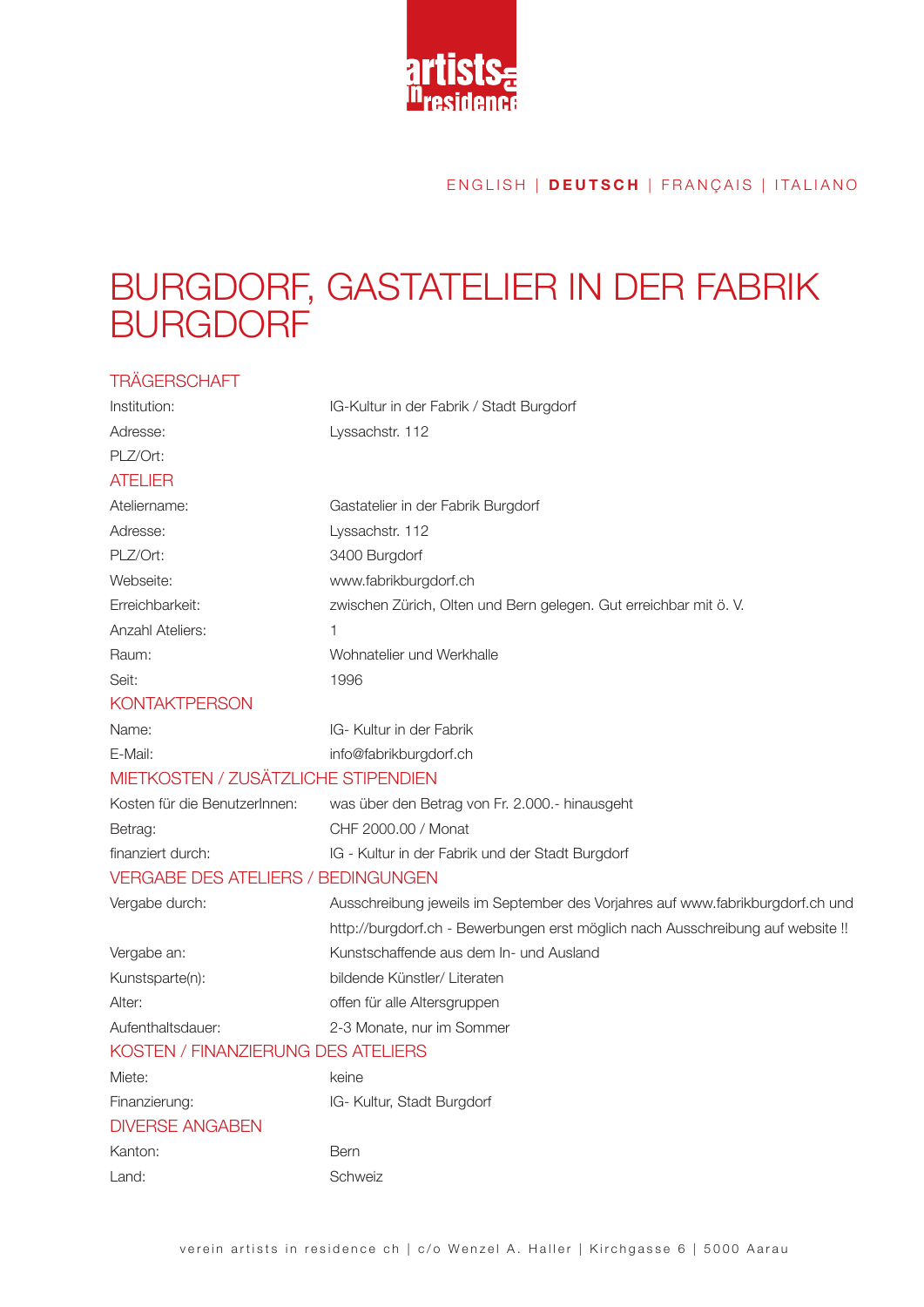

### E N G LISH | DEUTSCH | **FRANÇAIS** | ITALIANO

# Burgdorf, Gastatelier in der Fabrik **BURGD**

| <b>RESPONSABILITÉ</b>                  |                                                                                        |
|----------------------------------------|----------------------------------------------------------------------------------------|
| institution:                           | GI-culture à l'usine /ville de Burgdorf                                                |
| adresse:                               | Lyssachstr. 112                                                                        |
| code postale/ville:                    |                                                                                        |
| <b>ATELIER</b>                         |                                                                                        |
| nom d'atelier:                         | Gastatelier in der Fabrik Burgdorf                                                     |
| adresse:                               | Lyssachstr. 112                                                                        |
| code postale / ville:                  | 3400 Burgdorf                                                                          |
| internet:                              | www.fabrikburgdorf.ch                                                                  |
| Position:                              | situé entre Zurich, Berne et Olten, bien accessible en transports public               |
| nombres d'atelier:                     | 1                                                                                      |
| éspace:                                | Atelier résidentiel et halle de travail                                                |
| depuis:                                | 1996                                                                                   |
| PERSONNE À CONTACTER                   |                                                                                        |
| nom:                                   | GI - Kultur in der Fabrik                                                              |
| e-mail:                                | info@fabrikburgdorf.ch                                                                 |
| <b>FRAIS/BOURSES SUPPLÉMENTAIRES</b>   |                                                                                        |
|                                        | frais à la charge des résident(e)s: ce que dépasse le montant de CHF 2000.00           |
| montant:                               | CHF 2000.00 / mois                                                                     |
| payé par:                              | GI-culture à l'usine et la ville de Burgdorf                                           |
| ATTRIBUTION DES ATELIERS, CONDITIONS   |                                                                                        |
| attribution par:                       | appel d'offres en Septembre de l'année précédente sur www.fabrikburgdorf.ch et         |
|                                        | http://burgdorf.ch - applications sont possibles après l'appel d'offres est publié sur |
|                                        | le site                                                                                |
| requérant(e)s:                         | artistes suisses et étrangers                                                          |
| discipline d'art:                      | artistes en arts visuels / écrivains                                                   |
| âge:                                   | ouvert à tous les âges                                                                 |
| durée du séjour:                       | 2-3 mois, seulement en été                                                             |
| <b>FRAIS/ FINANCEMENT DES ATELIERS</b> |                                                                                        |
| frais:                                 | sans                                                                                   |
| financement:                           | GI-culture à l'usine, ville de Burgdorf                                                |
| <b>INFORMATIONS DIVERSES</b>           |                                                                                        |
| canton:                                | <b>Bern</b>                                                                            |
| pays:                                  | Schweiz                                                                                |
|                                        |                                                                                        |